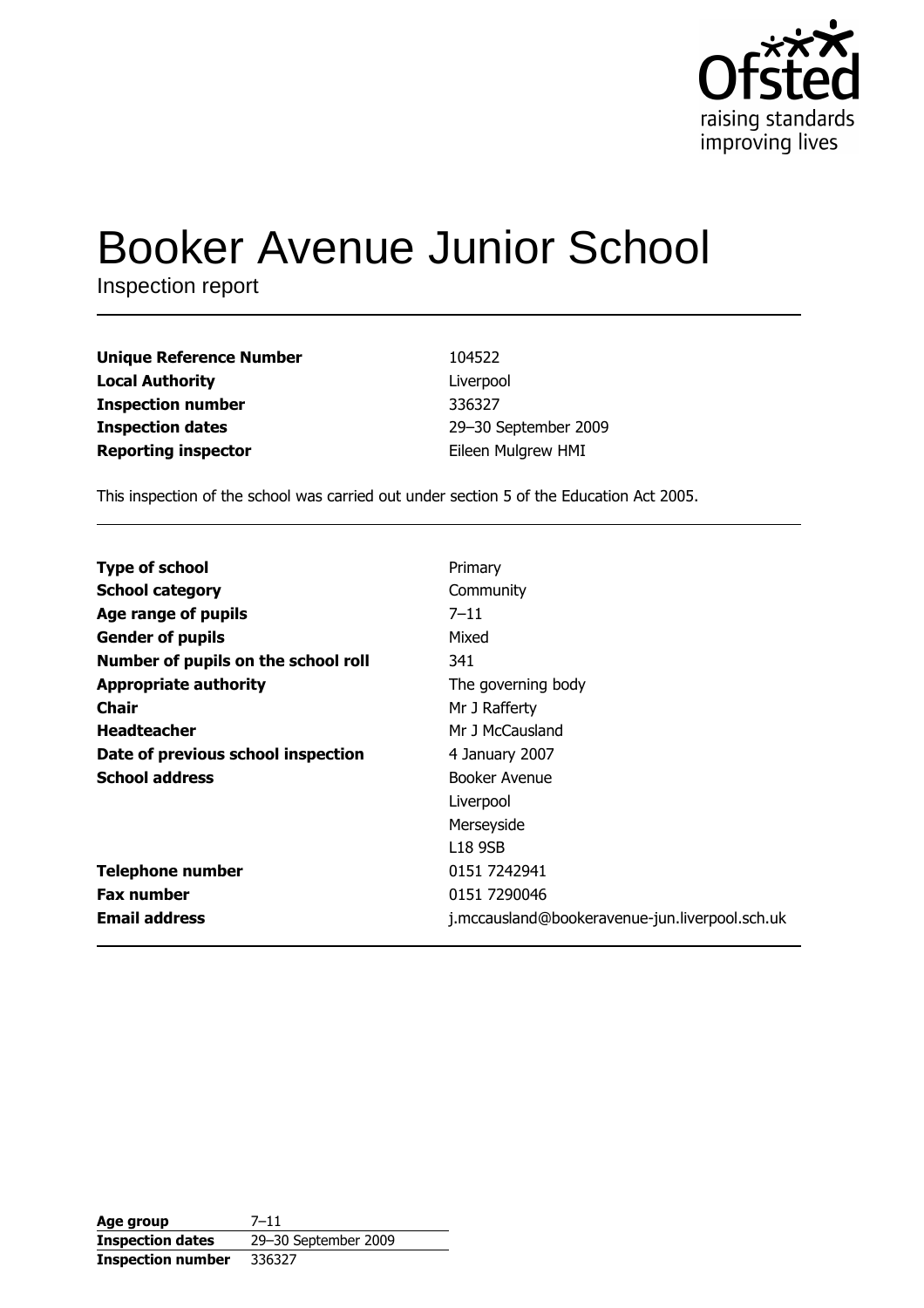The Office for Standards in Education, Children's Services and Skills (Ofsted) regulates and inspects to achieve excellence in the care of children and young people, and in education and skills for learners of all ages. It regulates and inspects childcare and children's social care, and inspects the Children and Family Court Advisory Support Service (Cafcass), schools, colleges, initial teacher training, work-based learning and skills training, adult and community learning, and education and training in prisons and other secure establishments. It rates council children's services, and inspects services for looked after children, safequarding and child protection.

Further copies of this report are obtainable from the school. Under the Education Act 2005, the school must provide a copy of this report free of charge to certain categories of people. A charge not exceeding the full cost of reproduction may be made for any other copies supplied.

If you would like a copy of this document in a different format, such as large print or Braille, please telephone 08456 404045, or email enquiries@ofsted.gov.uk.

You may copy all or parts of this document for non-commercial educational purposes, as long as you give details of the source and date of publication and do not alter the documentation in any way.

Royal Exchange Buildings St Ann's Square Manchester M2 7LA T: 08456 404045 Textphone: 0161 618 8524 E: enquiries@ofsted.gov.uk W: www.ofsted.gov.uk © Crown copyright 2009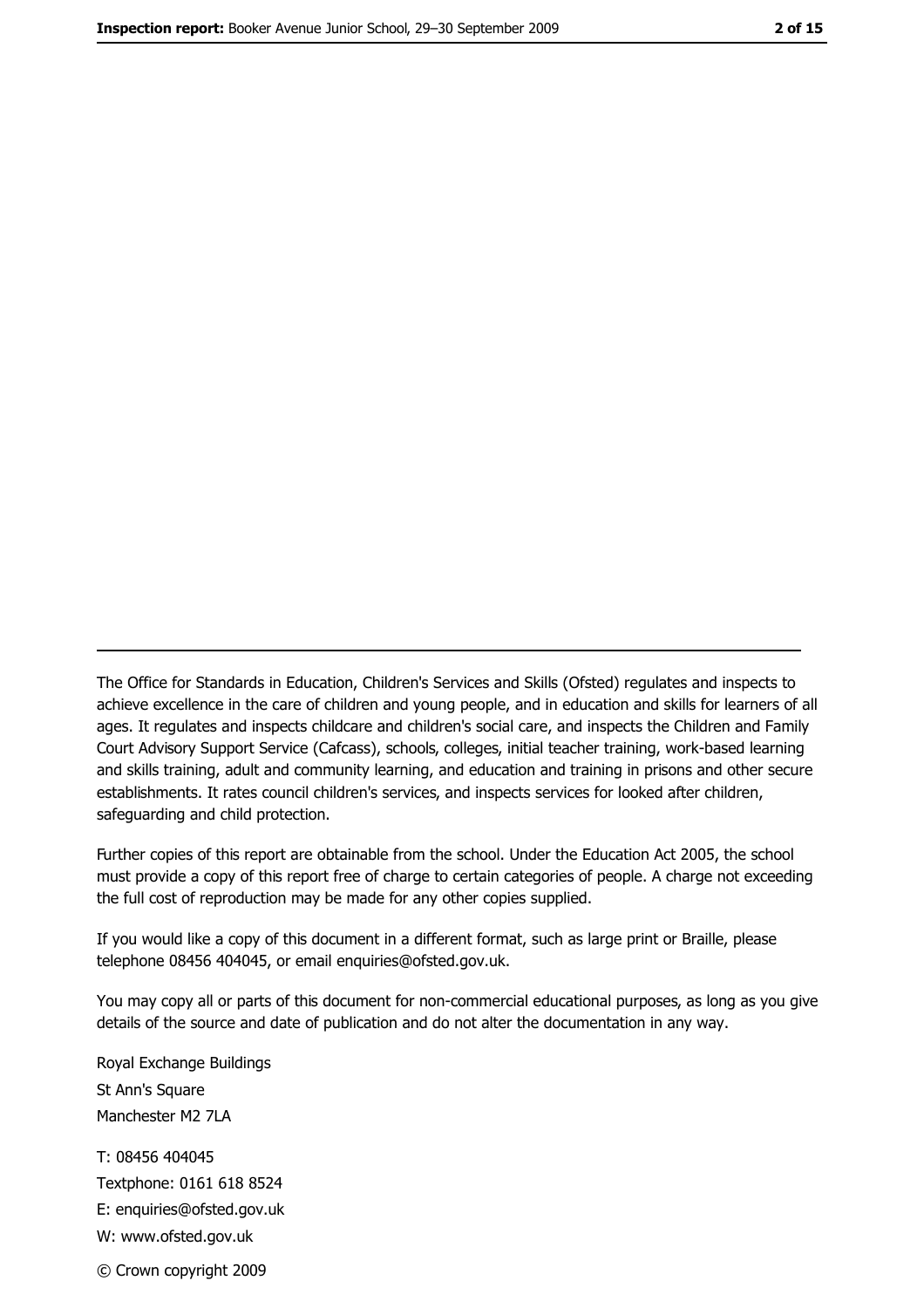# **Introduction**

This inspection was carried out by one of Her Majesty's Inspectors and two additional inspectors. The inspectors visited 16 lessons, scrutinised pupils' work and held meetings with the chair and vice chair of governors, all teaching staff and several groups of pupils. They observed the school's work, and looked at a range of documentation including: the school improvement plan, records of pupils' progress, teachers' planning and assessments, information on pupils with special educational needs and/or disabilities, information on safeguarding, 76 parent questionnaires, 27 staff questionnaires and 31 pupil questionnaires.

The inspection team reviewed many aspects of the school's work. It looked in detail at the following:

- pupils' current attainment, especially in mathematics and science; and the quality of  $\blacksquare$ learning and progress throughout the school
- the evaluation of the quality and impact of the monitoring of teaching and learning  $\blacksquare$ to determine whether it has improved from the last inspection
- whether pupils' outcomes are positive, particularly in behaviour, in taking  $\blacksquare$ responsibility for their own learning; in taking wider responsibility and in their involvement in decision making
- the effectiveness of the curriculum in meeting the needs of all pupils  $\blacksquare$
- the effectiveness of governors in providing challenge and support; and whether  $\blacksquare$ they fulfil their statutory responsibilities.

# Information about the school

The pupils who attend this much larger then average-sized junior school come from a wide range of backgrounds. The vast majority are White British. The percentage with special educational needs and/or disabilities is similar to the national average, although the number of pupils with a statement of special educational needs is much lower. There is a small number of looked after pupils. The proportion of pupils eligible for free school meal is much lower than the average.

The childcare provision on site is subject to a separate inspection.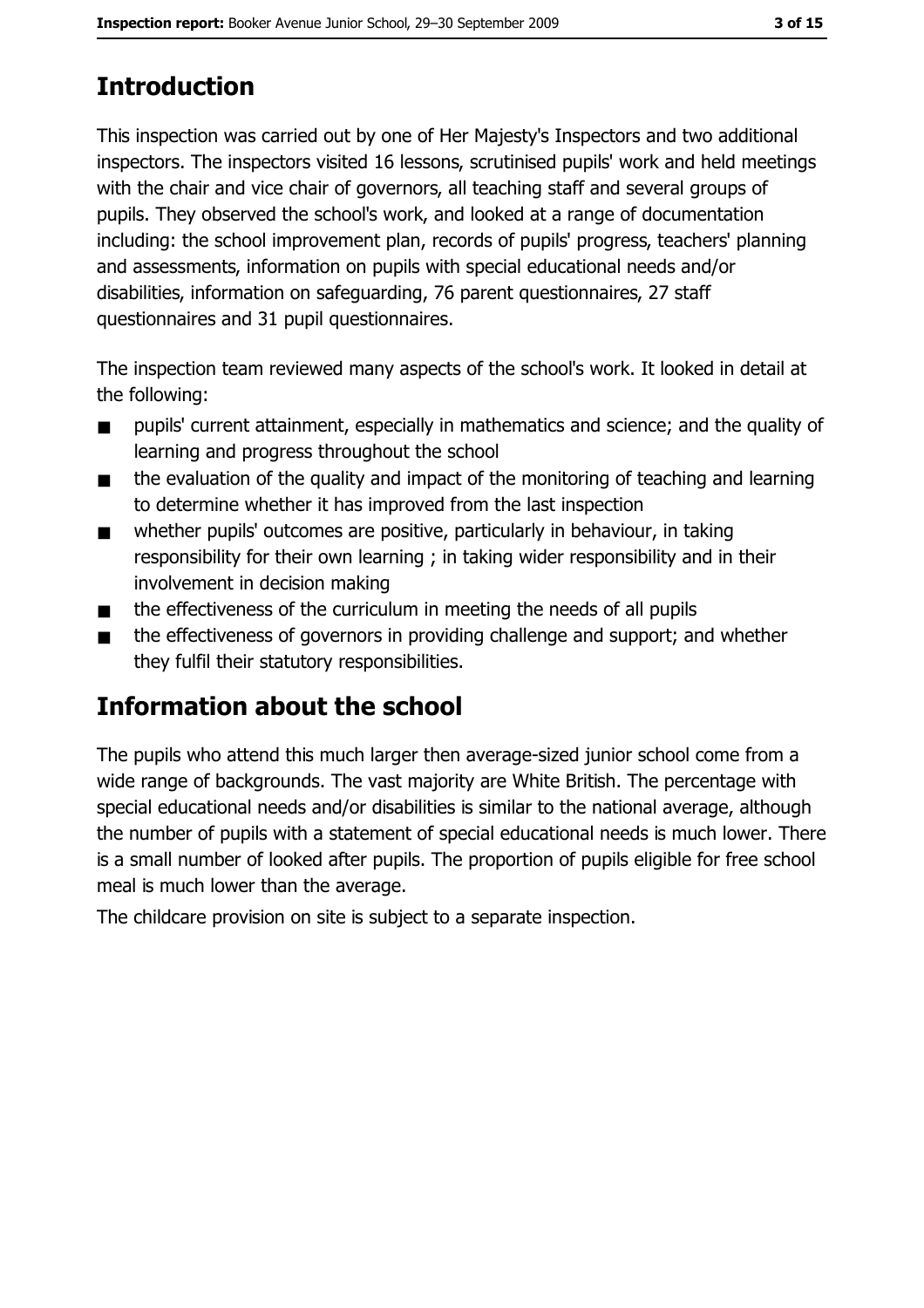# **Inspection judgements**

# Overall effectiveness: how good is the school?

## The school's capacity for sustained improvement

# **Main findings**

In accordance with Section 13 (3) of the Education Act 2005, Her Majesty's Chief Inspector is of the opinion that this school requires significant improvement because it is performing significantly less well than in all the circumstances it could reasonably be expected to perform. The school is therefore given a notice to improve. Significant improvement is required in relation to the school's capacity for sustained improvement, the use of assessment to support learning and the effectiveness of safeguarding procedures.

Booker Primary School has a number of positive features and pupils' receive a satisfactory education. However, there has been insufficient progress in tackling the issues identified at the previous inspection and some aspects of the school's work are now less effective than at the time of the last inspection. This includes the achievement of pupils, the quality of teaching and the quality of the curriculum. This decline has occurred because leaders and managers have too positive a picture of the school's performance and have lacked the urgency to drive attainment higher and increase the rates of progress for all pupils. The quality of teaching has moved from good, at the time of the last inspection, to satisfactory. This track record indicates that there is insufficient capacity for sustained improvement. The collection of information on pupils' progress is too infrequent to enable senior leaders to make a robust evaluation of the progress of individuals and groups of pupils. The system does not give teachers a precise measure of pupils' attainment on which to base progress over the year. As a result, although pupils continue to reach above average academic standards, the progress they make over their time at the school is satisfactory. There are concerns, beyond the administrative, regarding the safeguarding procedures used in school.

The pupils were polite and welcoming, for example when an inspector thanked a girl for holding the door open she cheerily replied 'You're welcome'. Pupils are articulate and are happy to talk to visitors. There are good relationships between staff and pupils. They are eager to learn and enjoy coming to school and meeting their friends. Pupils have a good understanding of the benefits of living a healthy lifestyle. This is promoted through the school's curriculum and the many out-of-class sporting activities which develop pupils' keenness for physical activity and important life skills. The role of the school council is starting to develop. Council members are aware of the importance of their role and their potential influence on school improvement. The creation of a quiet area on the playground was developed from an idea by the councillors.

Senior leaders and governors have responded to concerns regarding the drop in the performance of science and mathematics in 2007 and 2008. While these subjects recovered in 2009, the performance in English then dropped significantly. Leaders and

4

4

4 of 15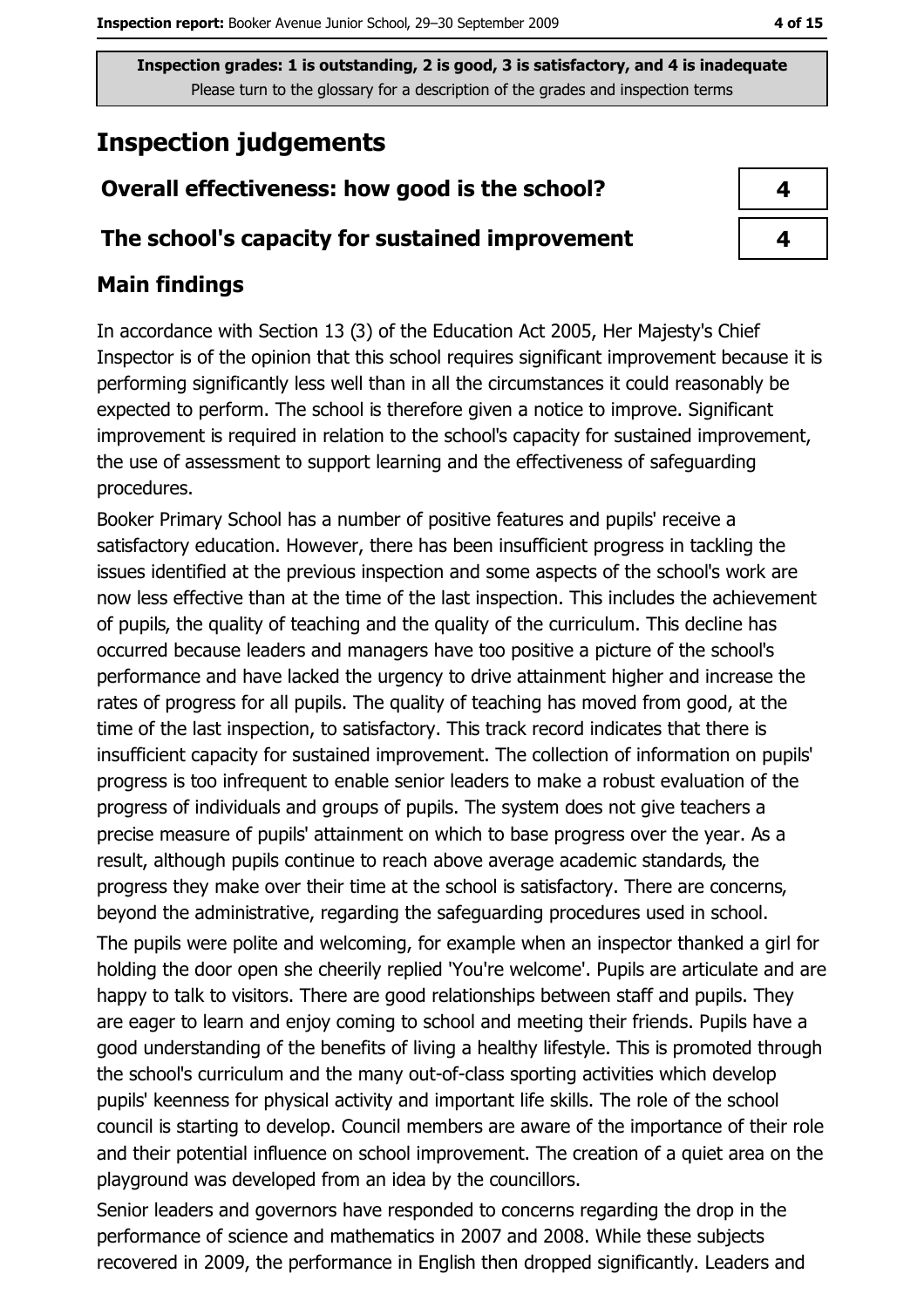managers are unsure of the reasons for this. Identified priorities in the school development plan are linked to provision but do not clearly identify the required improvement in pupils' outcomes.

Staff are very caring of their pupils and when necessary work effectively with external agencies to secure support for more vulnerable pupils. Governors take seriously their responsibility in ensuring the effective health and safety of pupils and staff. Much time and money have been invested to minimise the risk associated with the school site. Despite this, the governing body has been ineffective in meeting the requirements with regard to safeguarding and in holding the school to account for its performance.

## What does the school need to do to improve further?

- Improve the quality of leadership and management by:  $\blacksquare$ 
	- ensuring senior leaders recognise the urgency required in raising the performance of the school
	- equipping leaders and managers at all levels with the skills necessary to evaluate performance information and use it to develop plans for improvement which link directly to the required improved outcomes for all groups of pupils
	- ensuring that statutory requirements with regard to safeguarding.
- Raise the quality of teaching to good or better by:  $\blacksquare$ 
	- adapting teaching plans to more closely meet the needs of the individual abilities of pupils
	- providing further training for all staff to enable them to develop a wider variety of teaching styles and an understanding of the effective use of assessment
	- increasing the pace of lessons by decreasing the amount of time pupils sit  $\equiv$ listening to the teacher thus allowing pupils more time to take responsibility for their own learning.
- Ensure that pupils make much better progress and attain higher standards by:  $\blacksquare$ 
	- standardising the current system for checking pupils' progress so that targets for individuals, groups and the whole school are sufficiently challenging.

# **Outcomes for individuals and groups of pupils**

The quality of pupils' learning is satisfactory overall. Pupils enjoy learning especially when it is active and fun. In a science lesson one boy commented 'I enjoy it when we do an investigation; that's real science'. Pupils concentrate and persevere even when the task lacks challenge. Pupils have positive attitudes to learning and one stated 'We would like to do more work ourselves'. When activities excite them and they have an opportunity to work independently they apply themselves well and there is a tangible buzz in the classroom; for example, in a Year 6 lesson when pupils worked in pairs to discuss questions for a ghost writing an autobiography. However, pupils are not as excited when presented with photocopied worksheets. In these lessons opportunities for

 $\overline{\mathbf{3}}$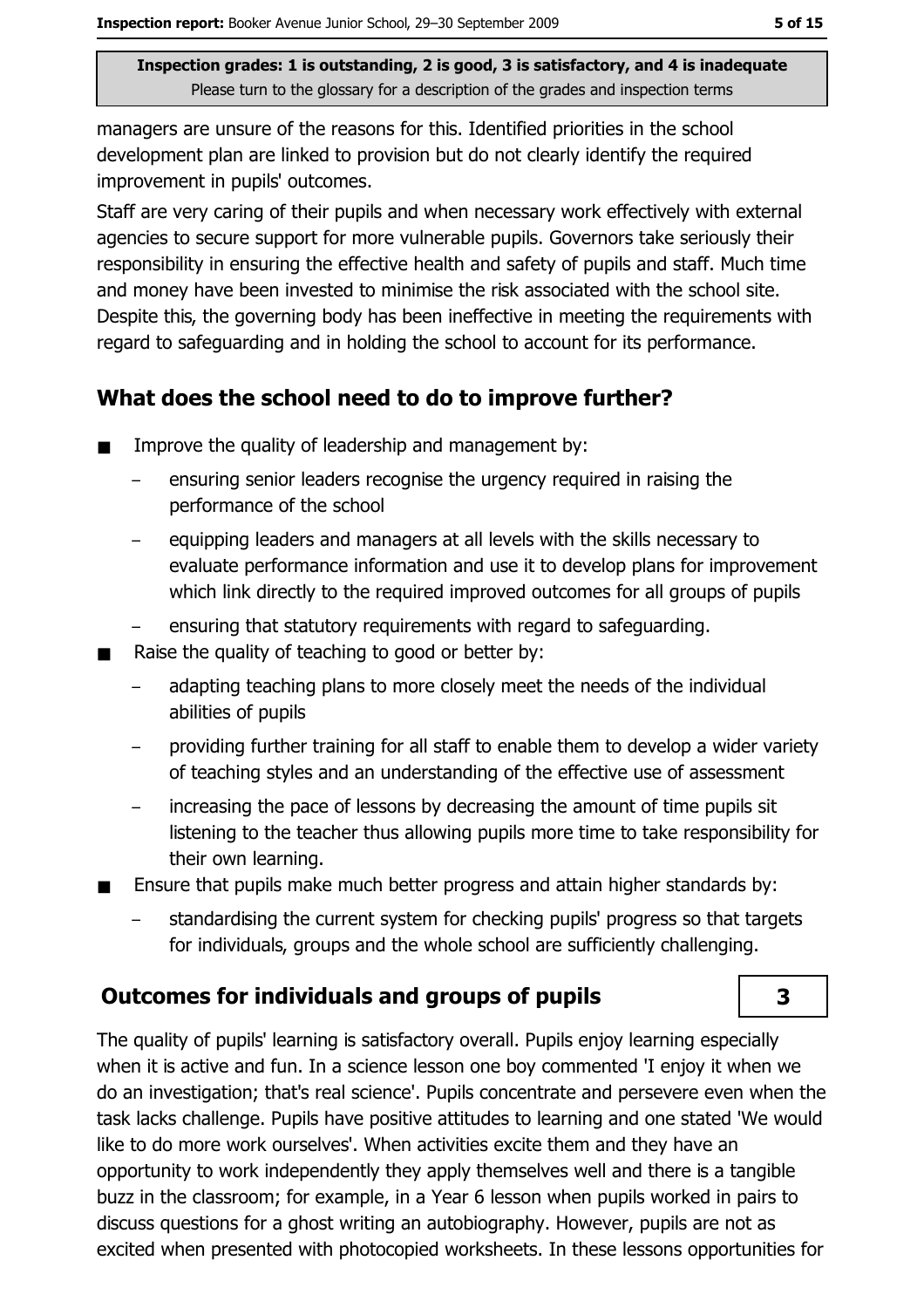pupils to extend their understanding by suggesting methods of working out a problem and recording the solution in their own way were restricted. Through a limited use of targets, pupils are unsure as to how they can improve their work and check their own progress. A few pupils commented within the questionnaire that they did not know how well they were doing. As pupils are grouped according to ability most pupils in each set receive the same work, but there is scope to differentiate the work to more precisely meet pupils' personal needs. Pupils with special educational needs/and or disabilities have work which is more closely matched to their needs and this, combined with working in small groups and receiving additional support, means they achieve well. The majority of pupils are making satisfactory progress in English and mathematics across the school.

Pupils' attendance is above average. Behaviour in class and moving around school is good. During a fire drill pupils were sensible and lined up in the evacuation area guickly and without fuss. Behaviour is satisfactory when pupils attend assembly. Pupils have a good understanding of the benefits of living a healthy lifestyle and are aware of the dangers associated with the road, railways, water and the misuse of drugs. Most pupils say they feel safe in school and confident in going to an adult with any worries, although concerns about bullying and racist incidents were voiced by a small group of pupils. However, pupils did feel that most incidents are dealt with quickly and effectively. Some pupils take on the role of monitor in the classroom but other roles of responsibility are not offered to the pupils and so they have limited chances to contribute to the school community. Some activities have included the local community, for example a walk to raise funds for charity but more could be done to establish constructive links with the wider community. Although the curriculum provides adequate opportunities for pupils to learn about different ethnic, faith and socio-economic groups there is a need for pupils to gain a greater understanding of these groups within the local, national and worldwide contexts.

These are the grades for pupils' outcomes

| Pupils' achievement and the extent to which they enjoy their learning                                       |  |
|-------------------------------------------------------------------------------------------------------------|--|
| Taking into account:<br>Pupils' attainment <sup>1</sup>                                                     |  |
| The quality of pupils' learning and their progress                                                          |  |
| The quality of learning for pupils with special educational needs and/or<br>disabilities and their progress |  |
| The extent to which pupils feel safe                                                                        |  |

The grades for attainment and attendance are: 1 is high; 2 is above average; 3 is broadly average; and 4 is low.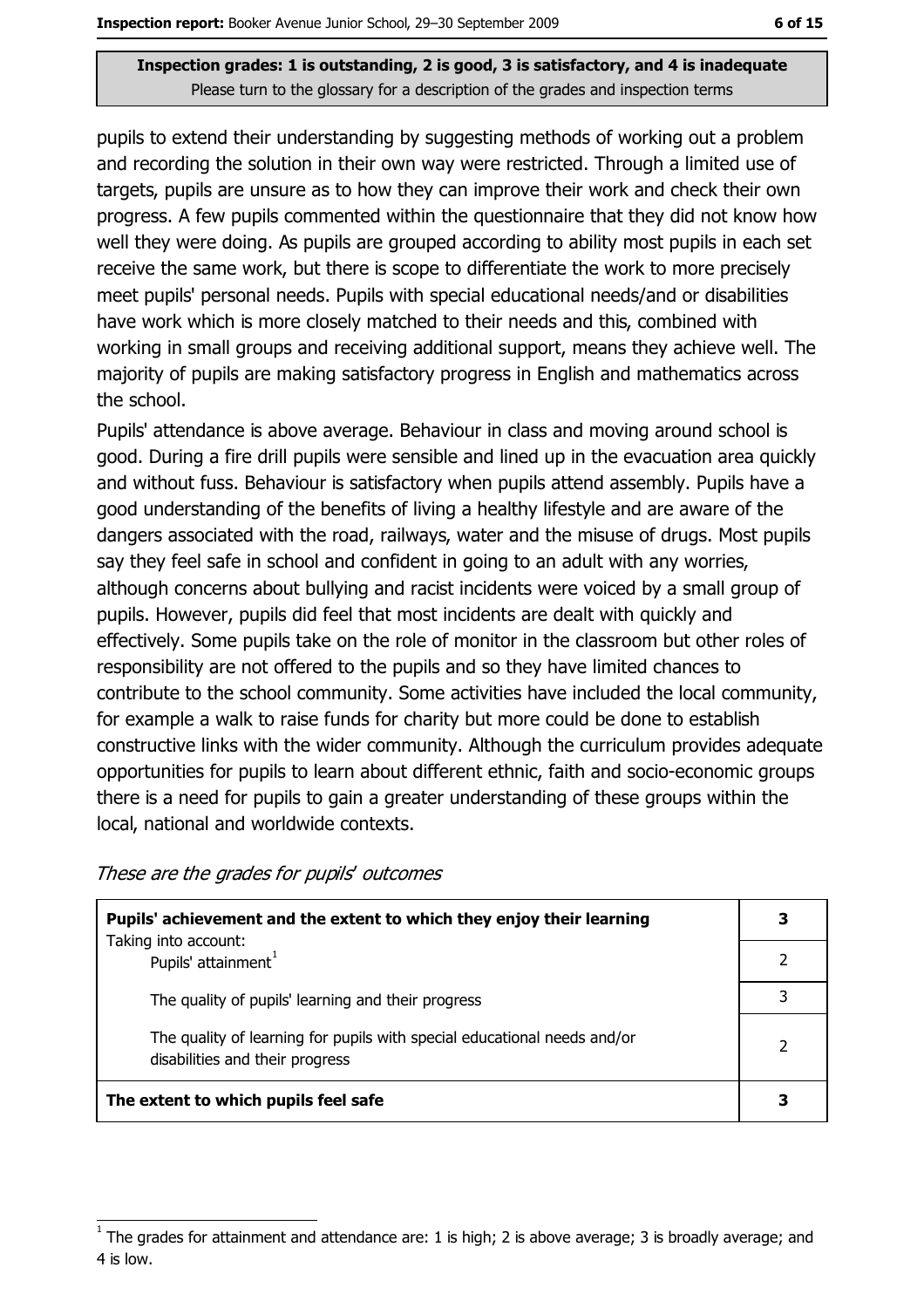ite

| Inspection grades: 1 is outstanding, 2 is good, 3 is satisfactory, and 4 is inadequa |
|--------------------------------------------------------------------------------------|
| Please turn to the glossary for a description of the grades and inspection terms     |

| <b>Pupils' behaviour</b>                                                                                                  | 3 |
|---------------------------------------------------------------------------------------------------------------------------|---|
| The extent to which pupils adopt healthy lifestyles                                                                       | 2 |
| The extent to which pupils contribute to the school and wider community                                                   |   |
| The extent to which pupils develop workplace and other skills that will<br>contribute to their future economic well-being | 3 |
| Taking into account:<br>Pupils' attendance <sup>1</sup>                                                                   | 2 |
| The extent of pupils' spiritual, moral, social and cultural development                                                   | 3 |

### How effective is the provision?

Although pupils make satisfactory progress, teaching is not good enough to further raise attainment and accelerate progress. This is because teachers use a limited range of teaching styles and do not use up-to-date skills and strategies to check learning throughout the lesson. During the inspection a range of satisfactory to outstanding teaching was seen; with the vast majority judged satisfactory. Effective teaching was characterised by active, challenging activities, based on an accurate assessment of pupils' prior learning, excellent pace and very good use of resources to enable the teacher to check pupils' understanding throughout the lesson. This was evident in a Year 4 numeracy lesson on angles where pupils were exceptionally keen to show their solution and explain their thinking. In less effective lessons pace is slowed by teachers spending too much time talking to pupils which restricts the time pupils have to take responsibility for their learning. Pupils are organised into ability groups for English, mathematics and science, and teachers receive assessment information for the pupils in their group. Teaching plans are based on the ability of the group but are not further refined to ensure each activity is honed to the individual pupil's need. Marking is regular and affirms the pupils' efforts. Although a minority of teachers give clear advice on how pupils can improve their work and set appropriate targets, this is inconsistent throughout the school. Teaching assistants are committed to supporting groups and individual pupils, which contributes to the positive achievement of pupils with special educational or emotional needs. However, teaching assistants are not always directed effectively.

The curriculum is adequately planned and gives pupils opportunities to develop their basic skills in English, mathematics and information and communication technology. The provision for personal, social and health education successfully contributes to pupils' good knowledge and understanding of the importance of healthy lifestyles. An extensive range of extra-curricular activities such as running, dance and judo are very well attended and appreciated by the majority of pupils. Many pupils are involved in musical activity which ranges from individual instrumental lessons to membership of the school choir. Pupils talk enthusiastically about the annual residential trips.

Staff know the pupils well, are very caring and form good relationships with them. Vulnerable pupils receive good support. Arrangements for pupils joining the school are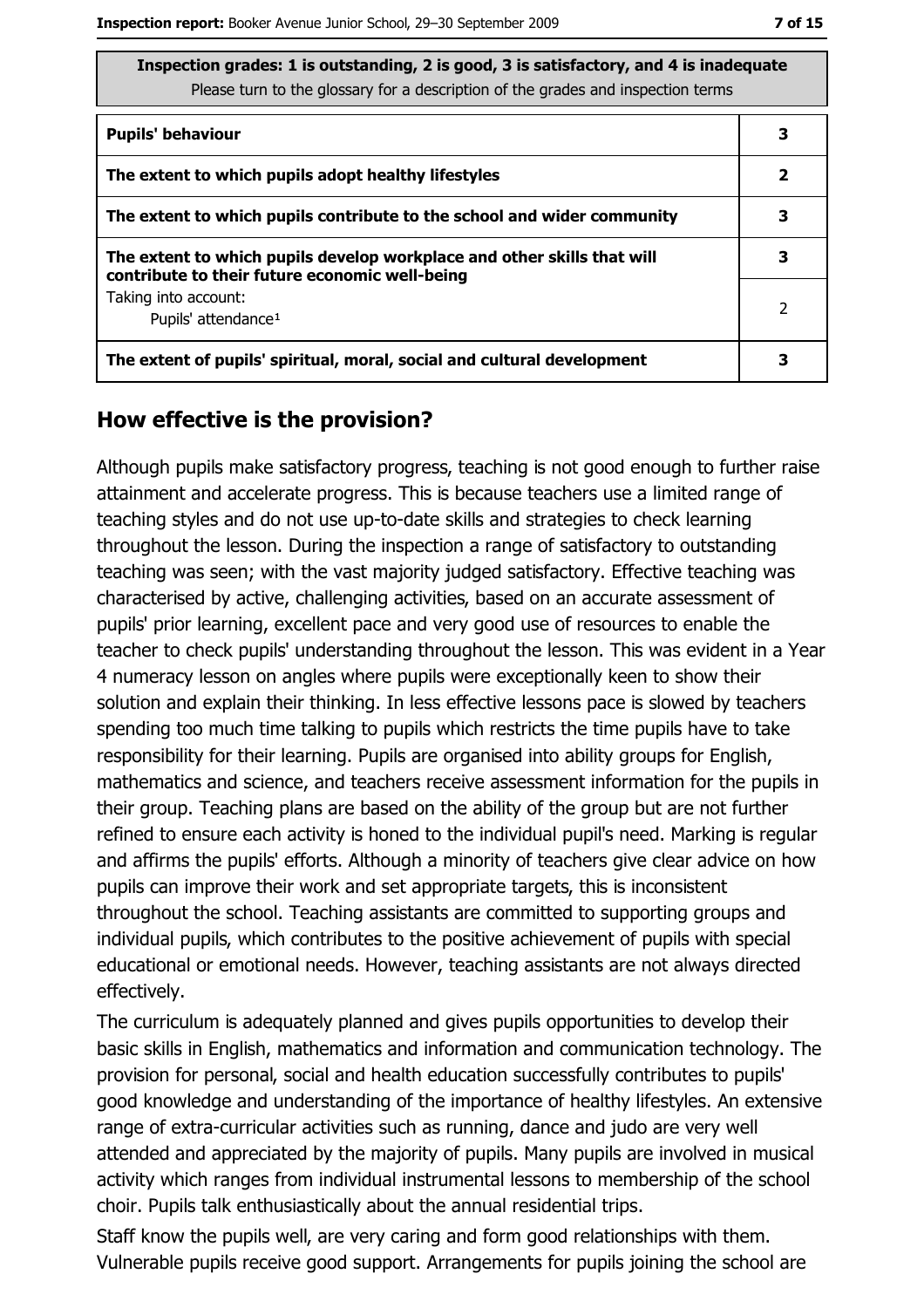effective, enabling them to quickly settle into the routines of a new school. Likewise opportunities for pupils to become familiar with the high school ensure they feel comfortable about the move. Most parents and pupils who responded to the questionnaires believe the school keeps the pupils safe and systems such as 'text2messages', where the school sends text messages to parents' mobile telephones, and first day absence telephone calls reassure parents. However, the school does not fully meet the requirements for safequarding and this is the reason care, quidance and support are judged inadequate.

#### These are the grades for the quality of provision

| The quality of teaching                                                                                    | 3 |
|------------------------------------------------------------------------------------------------------------|---|
| Taking into account:<br>The use of assessment to support learning                                          |   |
| The extent to which the curriculum meets pupils' needs, including, where<br>relevant, through partnerships |   |
| The effectiveness of care, guidance and support                                                            |   |

## How effective are leadership and management?

Significant weaknesses in leadership and management have prevented the school from making improvements since the last inspection. Leaders and managers lack a sense of drive and urgency to promote higher standards and better achievement. Systems for monitoring and evaluating all aspects of the school's work are insufficiently robust to secure further improvement. Senior leaders have too positive a picture about the performance of the school including the quality of teaching and assessment. Too little responsibility has been delegated to senior leaders, and as a result, they have not developed the necessary skills to lead major aspects of the school's work and are underused. Similarly, middle leaders are limited in the skills needed to lead their subjects in the school. Lessons are observed, but the judgements tend to be too generous. As a result there has been insufficient challenge and staff have not received enough quidance and training for them to raise the quality of their classroom practice. The school has some information about pupils' academic progress but this is used ineffectively to set and reach challenging targets, or to enable teachers to systematically plot the progress pupils make throughout their time at the school. However, the school's commitment to the provision for pupils with special educational needs and/or disabilities and the successful focus on recovering the performance of higher ability pupils in science demonstrates that the school promotes satisfactory equality of opportunity. The links with the infant school ensure a smooth transfer into the school and parents appreciate this. Links with a local high school led to a teacher of science visiting the school to deliver lessons in investigative science, which contributed to the rise in pupils' performance at the higher levels in this subject. The school has developed a policy for community cohesion and is generally a cohesive community. Governors have not fulfilled their statutory responsibilities to ensure that safeguarding requirements are met.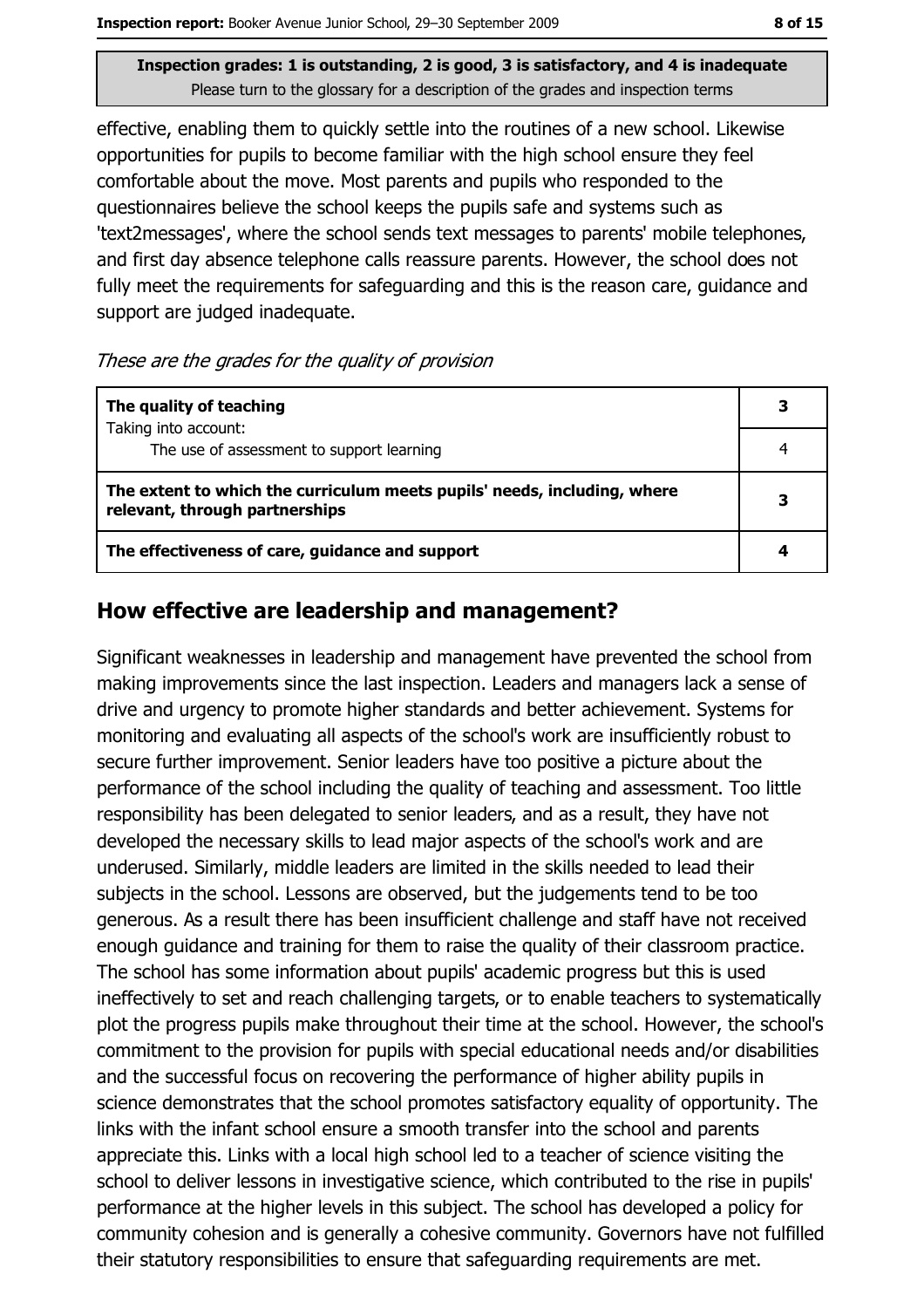The school provides satisfactory value for money because the outcomes for the pupils are satisfactory.

These are the grades for leadership and management

| The effectiveness of leadership and management in embedding ambition and<br>driving improvement                                                                     |   |
|---------------------------------------------------------------------------------------------------------------------------------------------------------------------|---|
| Taking into account:<br>The leadership and management of teaching and learning                                                                                      | 4 |
| The effectiveness of the governing body in challenging and supporting the<br>school so that weaknesses are tackled decisively and statutory responsibilities<br>met | 4 |
| The effectiveness of the school's engagement with parents and carers                                                                                                | 3 |
| The effectiveness of partnerships in promoting learning and well-being                                                                                              | 3 |
| The effectiveness with which the school promotes equality of opportunity and<br>tackles discrimination                                                              | 3 |
| The effectiveness of safeguarding procedures                                                                                                                        | 4 |
| The effectiveness with which the school promotes community cohesion                                                                                                 | 3 |
| The effectiveness with which the school deploys resources to achieve<br>value for money                                                                             |   |

# **Views of parents and carers**

The vast majority of parents who returned the questionnaire are happy with their child's experiences at the school. Their view is that their children enjoy school and are well cared for. A few parents were concerned about the accessibility of the site. Inspectors investigated this concern and agreed with the parents; the school took swift action to remedy the situation. Almost all feel that a healthy lifestyle is very well promoted. A small minority have concerns about the lack of information they receive about their child's progress, how well the school helps them to support their child's learning, the effectiveness of the school in dealing with unacceptable behaviour and how the school prepares their children for the future. These concerns formed an aspect of the inspectors' investigation. While agreeing with some of the parents' and carers' views, inspectors found other aspects of the school's work are weaker than the parents judge them to be.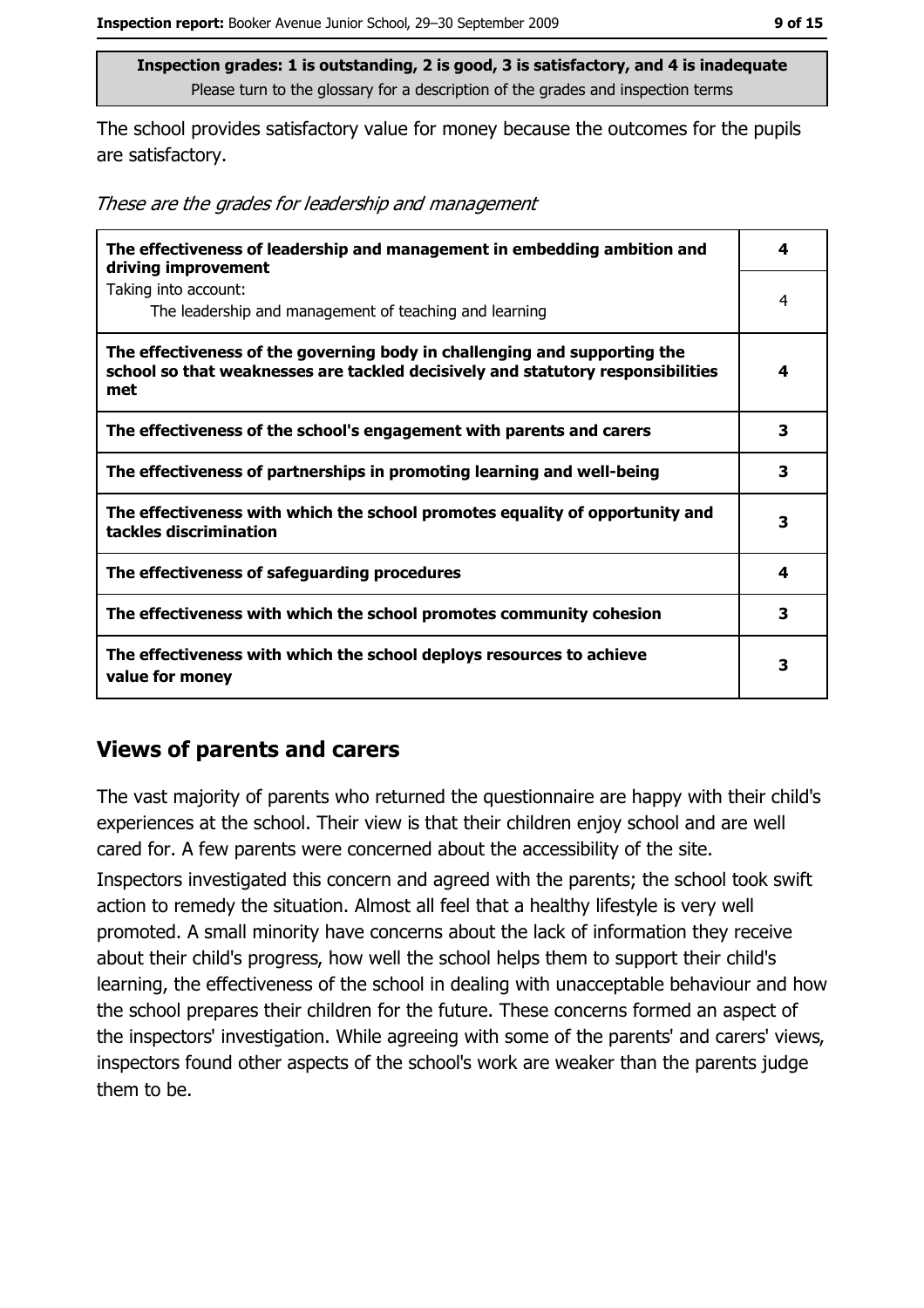#### Responses from parents and carers to Ofsted's questionnaire

Ofsted invited all the registered parents and carers of pupils registered at Booker Junior School to complete a questionnaire about their views of the school.

In the questionnaire, parents and carers were asked to record how strongly they agreed with 12 statements about the school.

The inspection team received 76 completed questionnaires by the end of the on-site inspection. In total, there are 341 pupils registered at the school.

| <b>Statements</b>                                                                                                                                                                                                                                       | <b>Strongly</b><br><b>Agree</b> |               | <b>Agree</b> |               | <b>Disagree</b> |                | <b>Strongly</b><br>disagree |               |
|---------------------------------------------------------------------------------------------------------------------------------------------------------------------------------------------------------------------------------------------------------|---------------------------------|---------------|--------------|---------------|-----------------|----------------|-----------------------------|---------------|
|                                                                                                                                                                                                                                                         | <b>Total</b>                    | $\frac{1}{2}$ | <b>Total</b> | $\frac{0}{0}$ | <b>Total</b>    | $\frac{1}{2}$  | <b>Total</b>                | $\frac{1}{2}$ |
| My child enjoys school                                                                                                                                                                                                                                  | 96                              | 66            | 46           | 32            | 3               | $\overline{2}$ | 0                           | 0             |
| The school keeps my child<br>safe                                                                                                                                                                                                                       | 93                              | 64            | 51           | 35            | $\mathbf 0$     | 0              | 1                           | $\mathbf{1}$  |
| The school informs me<br>about my child's progress                                                                                                                                                                                                      | 64                              | 44            | 66           | 46            | 10              | $\overline{7}$ | 0                           | 0             |
| My child is making enough<br>progress at this school                                                                                                                                                                                                    | 71                              | 49            | 61           | 42            | 6               | 4              | 1                           | $\mathbf{1}$  |
| The teaching is good at this<br>school                                                                                                                                                                                                                  | 84                              | 58            | 57           | 39            | 0               | 0              | 1                           | $\mathbf{1}$  |
| The school helps me to<br>support my child's learning                                                                                                                                                                                                   | 57                              | 39            | 74           | 51            | 11              | 8              | 0                           | 0             |
| The school helps my child to<br>have a healthy lifestyle                                                                                                                                                                                                | 85                              | 59            | 58           | 40            | $\mathbf{1}$    | $\mathbf{1}$   | 0                           | $\mathbf 0$   |
| The school makes sure that<br>my child is well prepared for<br>the future (for example<br>changing year group,<br>changing school, and for<br>children who are finishing<br>school, entering further or<br>higher education, or<br>entering employment) | 69                              | 48            | 62           | 43            | 5               | 3              | $\mathbf 0$                 | $\mathbf 0$   |
| The school meets my child's<br>particular needs                                                                                                                                                                                                         | 68                              | 47            | 69           | 48            | 5               | 3              | 0                           | 0             |
| The school deals effectively<br>with unacceptable behaviour                                                                                                                                                                                             | 62                              | 43            | 68           | 47            | 6               | 4              | 0                           | $\bf{0}$      |
| The school takes account of<br>my suggestions and<br>concerns                                                                                                                                                                                           | 51                              | 35            | 78           | 54            | $\overline{4}$  | 3              | 0                           | $\bf{0}$      |
| The school is led and<br>managed effectively                                                                                                                                                                                                            | 83                              | 57            | 57           | 39            | $\mathbf{1}$    | $\mathbf{1}$   | $\mathbf 0$                 | $\mathbf 0$   |
| Overall, I am happy with my<br>child's experience at this<br>school                                                                                                                                                                                     | 90                              | 62            | 50           | 34            | $\mathbf 0$     | $\mathbf 0$    | $\mathbf 0$                 | $\mathbf 0$   |

The table above summarises the responses that parents and carers made to each statement. The percentages indicate the proportion of parents and carers giving that response out of the total number of completed questionnaires. Where one or more parents and carers chose not to answer a particular question, the percentages will not add up to 100%.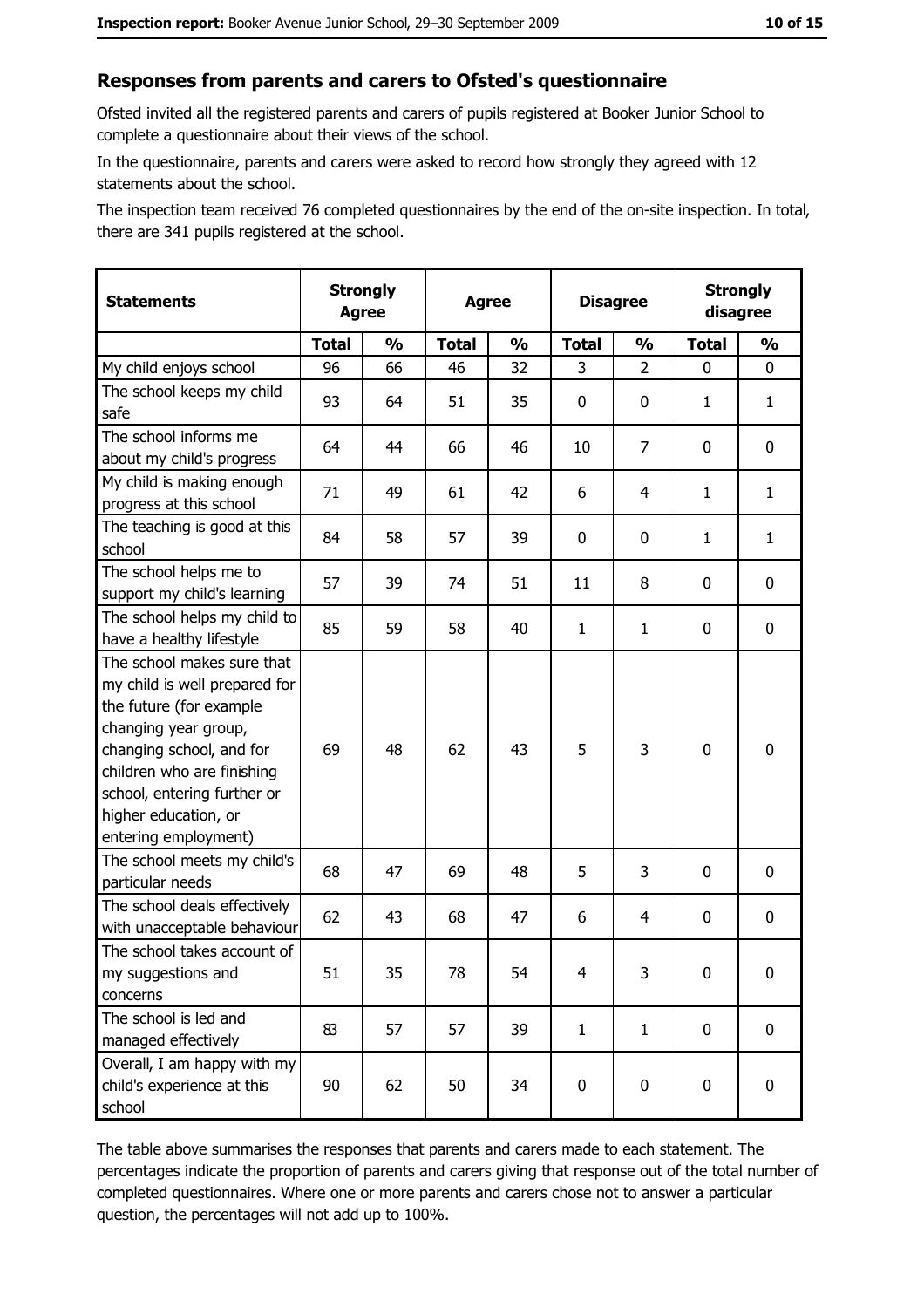# Glossary

| Grade   | <b>Judgement</b> | <b>Description</b>                                                                                                                                                                                                               |  |
|---------|------------------|----------------------------------------------------------------------------------------------------------------------------------------------------------------------------------------------------------------------------------|--|
| Grade 1 | Outstanding      | These features are highly effective. An oustanding<br>school provides exceptionally well for its pupils' needs.                                                                                                                  |  |
| Grade 2 | Good             | These are very positive features of a school. A school<br>that is good is serving its pupils well.                                                                                                                               |  |
| Grade 3 | Satisfactory     | These features are of reasonable quality. A satisfactory<br>school is providing adequately for its pupils.                                                                                                                       |  |
| Grade 4 | Inadequate       | These features are not of an acceptable standard. An<br>inadequate school needs to make significant<br>improvement in order to meet the needs of its pupils.<br>Ofsted inspectors will make further visits until it<br>improves. |  |

# What inspection judgements mean

## Overall effectiveness of schools inspected between September 2007 and July 2008

|                       | Overall effectiveness judgement (percentage of<br>schools) |      |                     |                   |
|-----------------------|------------------------------------------------------------|------|---------------------|-------------------|
| <b>Type of school</b> | Outstanding                                                | Good | <b>Satisfactory</b> | <b>Inadequate</b> |
| Nursery schools       | 39                                                         | 58   | 3                   | 0                 |
| Primary schools       | 13                                                         | 50   | 33                  | 4                 |
| Secondary schools     | 17                                                         | 40   | 34                  | 9                 |
| Sixth forms           | 18                                                         | 43   | 37                  | $\overline{2}$    |
| Special schools       | 26                                                         | 54   | 18                  | $\overline{2}$    |
| Pupil referral units  | 7                                                          | 55   | 30                  | 7                 |
| All schools           | 15                                                         | 49   | 32                  | 5                 |

New school inspection arrangements were introduced on 1 September 2009. This means that inspectors now make some additional judgements that were not made previously.

The data in the table above were reported in The Annual Report of Her Majesty's Chief Inspector of Education, Children's Services and Skills 2007/08.

Percentages are rounded and do not always add exactly to 100. Secondary school figures include those that have sixth forms, and sixth form figures include only the data specifically for sixth form inspection judgements.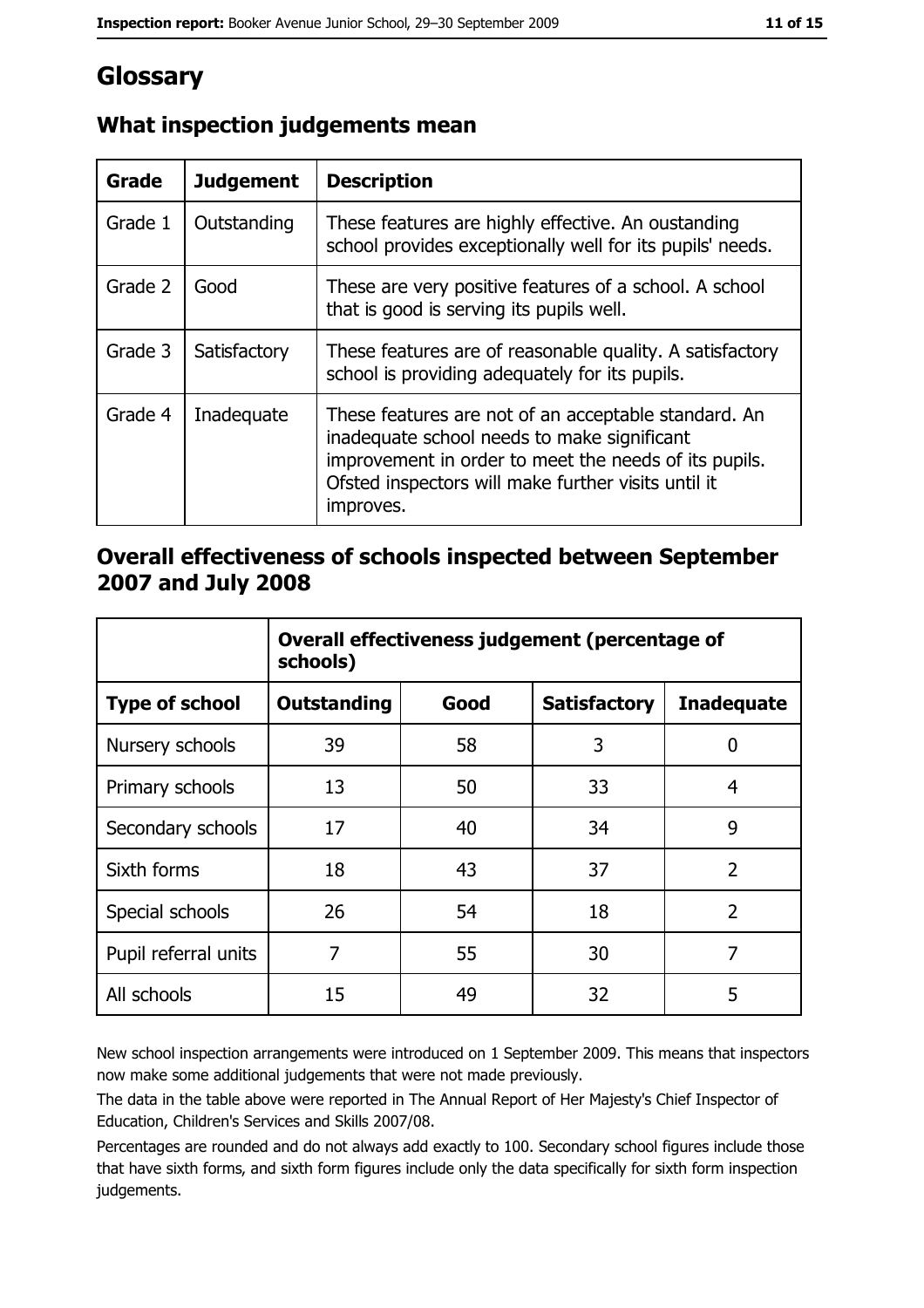# **Common terminology used by inspectors**

| Achievement:                  | the progress and success of a pupil in<br>their learning, development or training.                                                                                                                                                                                                                           |
|-------------------------------|--------------------------------------------------------------------------------------------------------------------------------------------------------------------------------------------------------------------------------------------------------------------------------------------------------------|
| Attainment:                   | the standard of the pupils' work shown by<br>test and examination results and in<br>lessons.                                                                                                                                                                                                                 |
| Capacity to improve:          | the proven ability of the school to<br>continue improving. Inspectors base this<br>judgement on what the school has<br>accomplished so far and on the quality of<br>its systems to maintain improvement.                                                                                                     |
| Leadership and management:    | the contribution of all the staff with<br>responsibilities, not just the headteacher,<br>to identifying priorities, directing and<br>motivating staff and running the school.                                                                                                                                |
| Learning:                     | how well pupils acquire knowledge,<br>develop their understanding, learn and<br>practise skills and are developing their<br>competence as learners.                                                                                                                                                          |
| <b>Overall effectiveness:</b> | inspectors form a judgement on a school's<br>overall effectiveness based on the findings<br>from their inspection of the school. The<br>following judgements, in particular,<br>influence what the overall effectiveness<br>judgement will be.                                                               |
|                               | The school's capacity for sustained<br>improvement.<br>Outcomes for individuals and groups<br>of pupils.<br>The quality of teaching.<br>The extent to which the curriculum<br>meets pupil's needs, including where<br>relevant, through partnerships.<br>The effectiveness of care, guidance<br>and support. |
| Progress:                     | the rate at which pupils are learning in<br>lessons and over longer periods of time. It<br>is often measured by comparing the<br>pupils' attainment at the end of a key<br>stage with their attainment when they<br>started.                                                                                 |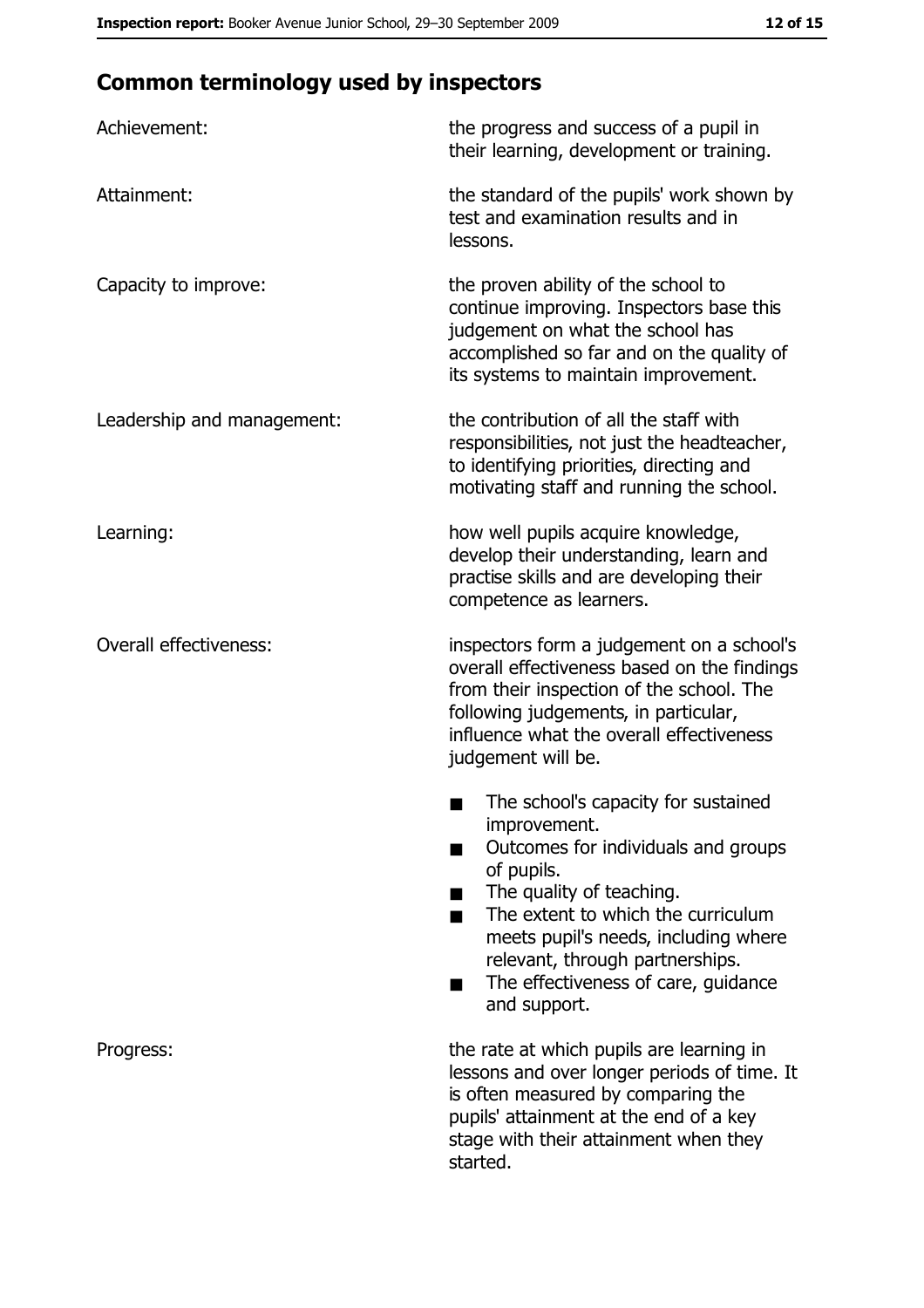This letter is provided for the school, parents and carers to share with their children. It describes Ofsted's main findings from the inspection of their school.



#### 01 October 2009

**Dear Pupils** 

Inspection of Booker Junior School, Liverpool, L18 9SB

On behalf of the team I would like to thank you for the warm welcome you gave us during the inspection of your school. You were very polite and told us many things about the school including some things you would like changed. For example Year 6 pupils would like to write with pens and you would like to do more work for yourselves. All your views were very helpful.

The reason for our visit was to decide how good an education you receive. We judged that overall it could be better. As a result, the school has been given a notice to improve. This means that over the next year or so it will have some help to see that some aspects improve and other inspectors will visit to see if all of you are doing as well as you should. Many of the good things about the school are about your attitudes:

- you like school and that is reflected in your good attendance  $\blacksquare$
- you behave well in class and have good attitudes to your work  $\blacksquare$
- you are sensible in what you eat and you take full advantage of all the activities to  $\blacksquare$ keep you fit.

However, there are some important things the school needs to improve. We have asked your headteacher and the governors of the school to:

- improve the quality of leadership and management so the school can make faster  $\blacksquare$ progress.
- raise the quality of teaching to good or better so that you all have every chance to  $\blacksquare$ work at the right level for you and experience exciting activities which make you think for yourself.
- ensure that you know your targets and know how to improve your work so that you  $\blacksquare$ make much better progress and attain higher standards

improve safeguarding arrangements so you will all feel safer in and around school. I am confident you will do all you can to help your teachers.

With best wishes for the future

Yours sincerely

Eileen M Mulgrew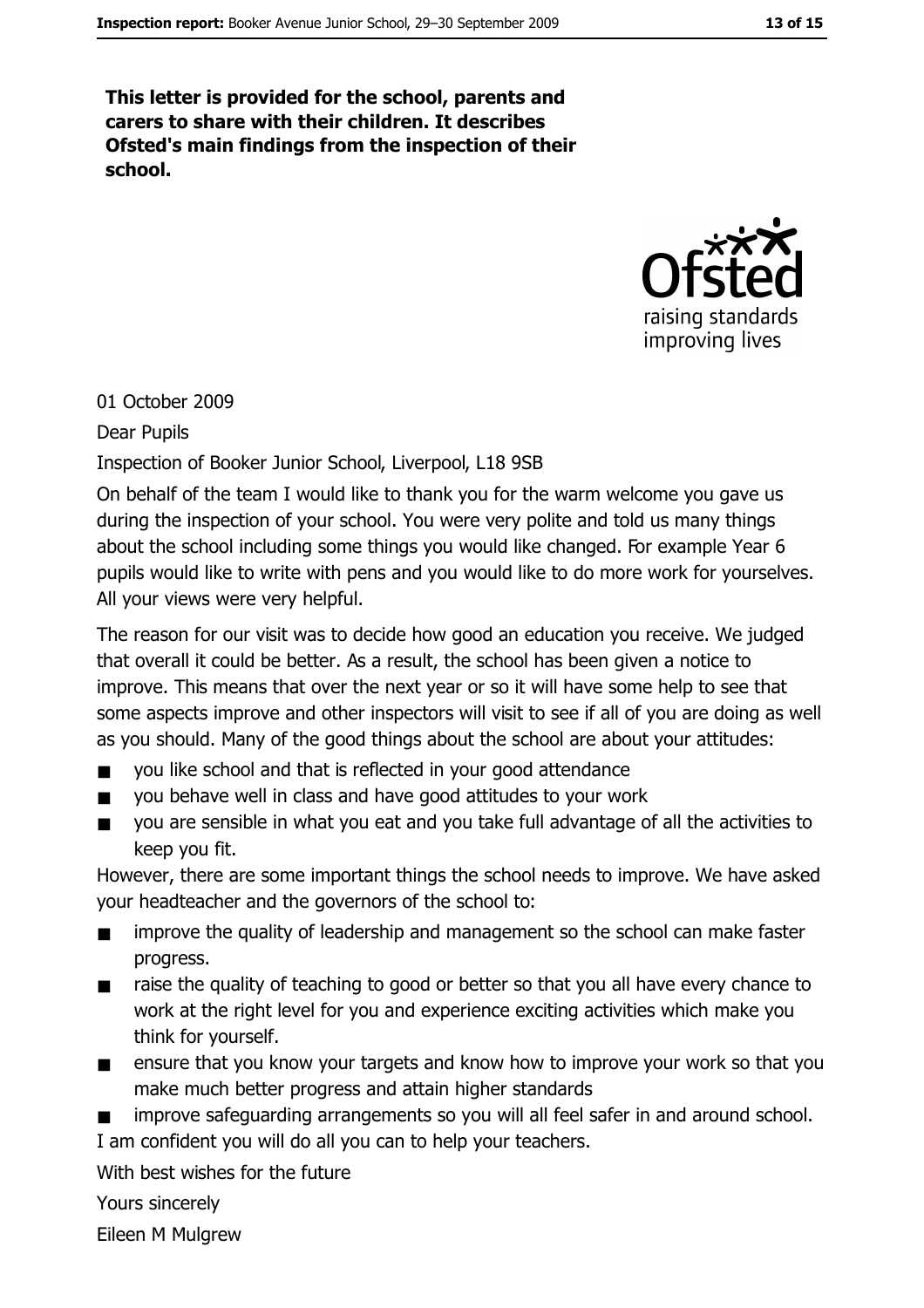Her Majesty's Inspector